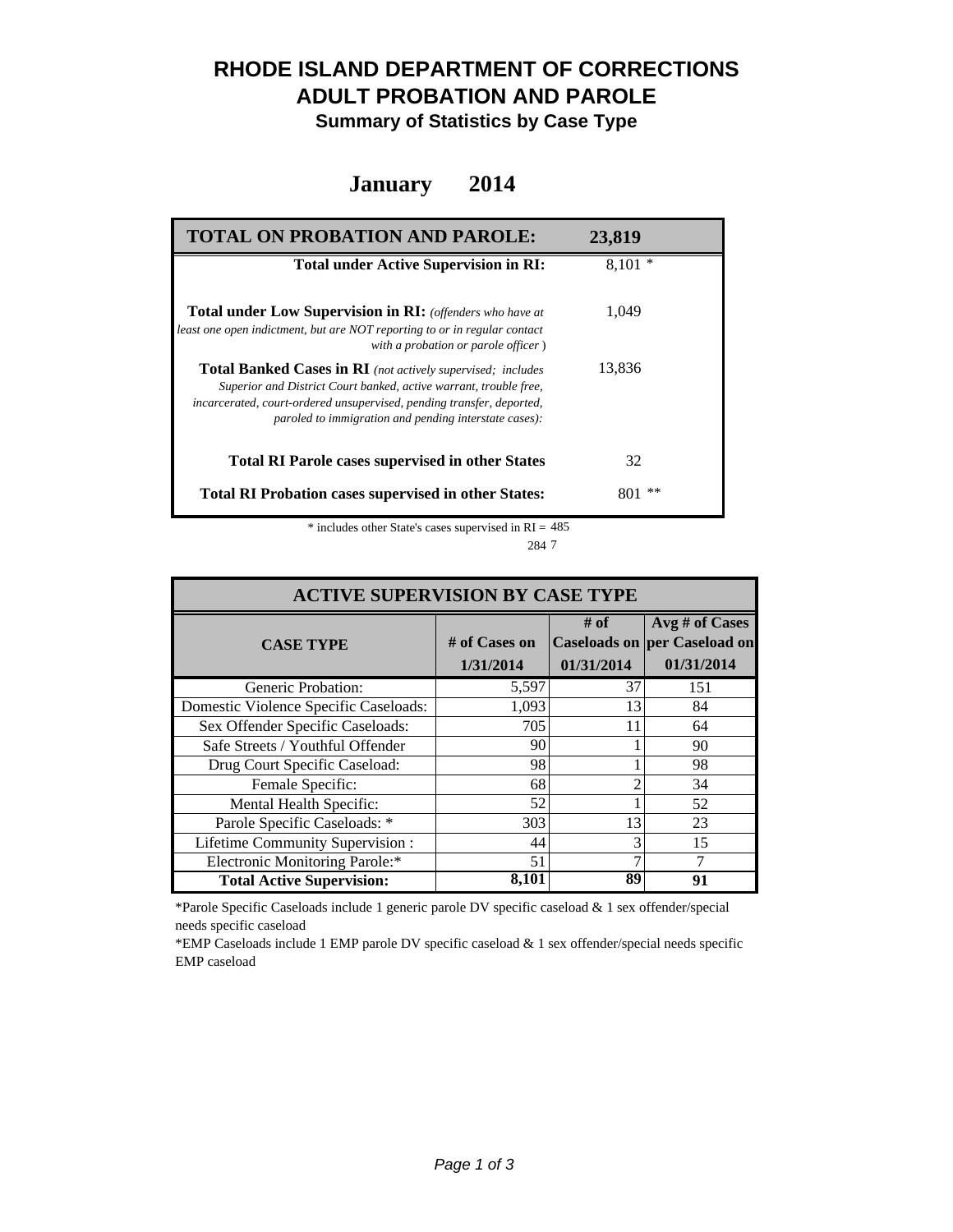# **RHODE ISLAND DEPARTMENT OF CORRECTIONS ADULT PROBATION AND PAROLE**

**Summary of Statistics by Case Type**

| NEW CASES AND CLOSED CASES BY CASE TYPE <sup>-1</sup> |                                                |                                                  |                                               |                                          |  |
|-------------------------------------------------------|------------------------------------------------|--------------------------------------------------|-----------------------------------------------|------------------------------------------|--|
| <b>CASE TYPE</b>                                      | <b>New Cases</b><br>During the<br><b>Month</b> | <b>Total New</b><br><b>Cases CY14</b> During the | <b>Cases</b><br><b>Closed</b><br><b>Month</b> | <b>Total Cases</b><br><b>Closed CY14</b> |  |
| Generic Probation:                                    | 222                                            | 222                                              | <b>200</b>                                    | 200                                      |  |
| Domestic Violence Specific Caseloads:                 | 60                                             | 60                                               | 41                                            | 41                                       |  |
| Sex Offender Specific Caseloads:                      | 16                                             | 16                                               |                                               |                                          |  |
| Safe Streets / Youthful Offender                      |                                                |                                                  |                                               |                                          |  |
| Drug Court Specific Caseload:                         | ◠                                              |                                                  |                                               |                                          |  |
| Female Specific:                                      | 0                                              |                                                  |                                               |                                          |  |
| Mental Health Specific:                               | 0                                              | 0                                                |                                               |                                          |  |
| Parole Specific Caseloads: *                          | 18                                             | 18                                               |                                               | 3                                        |  |
| Lifetime Community Supervision:                       | 3                                              |                                                  |                                               |                                          |  |
| Electronic Monitoring Parole:*                        | 12                                             | 12                                               | 8                                             | 8                                        |  |
| <b>Total for Active Supervision Cases:</b>            | 333                                            | 333                                              | 259                                           | 259                                      |  |

<sup>1</sup>This chart excludes all cases assigned to the MSU, regional low supervision or warrant, District Court incarcerated cases and court-ordered unsupervised cases. It also does not include any cases transferred from one caseload to another EXCEPT cases transferred from caseload 196 - Probation Hold status.

| <b>BANKED CASES</b> (not actively supervised)                      |                          |        |  |
|--------------------------------------------------------------------|--------------------------|--------|--|
| <b>CASE TYPE</b>                                                   | # of Cases on 01/31/2014 |        |  |
| <b>Minimum Supervision Unit (Superior Court Cases) Total:</b>      |                          | 10,496 |  |
| Trouble Free/Active Warrant Cases:                                 | 7,861                    |        |  |
| Court Ordered Unsupervised Cases:                                  | 277                      |        |  |
| <b>Incarcerated Cases:</b>                                         | 1,924                    |        |  |
| Deported Cases:                                                    | 434                      |        |  |
| <b>District Court Administratively Banked Cases Total:</b>         |                          | 2,754  |  |
| <b>District Court Incarcerated Cases Total:</b>                    |                          |        |  |
| <b>District Court court ordered unsupervised cases Total:</b>      |                          | 75     |  |
| <b>Cases Paroled to Immigration or Another Jurisdiction:</b>       |                          | 13     |  |
| Active Parole Warrants (not included in active supervision totals) |                          | 42     |  |
| <b>Regional Probation Warrant Cases:</b>                           |                          | 357    |  |
| <b>Transfer Pool Cases:</b>                                        |                          | 83     |  |
| <b>Others States Cases Pending RI Interstate Acceptance:</b>       |                          | 14     |  |
| <b>Banked Total:</b>                                               |                          | 13,836 |  |